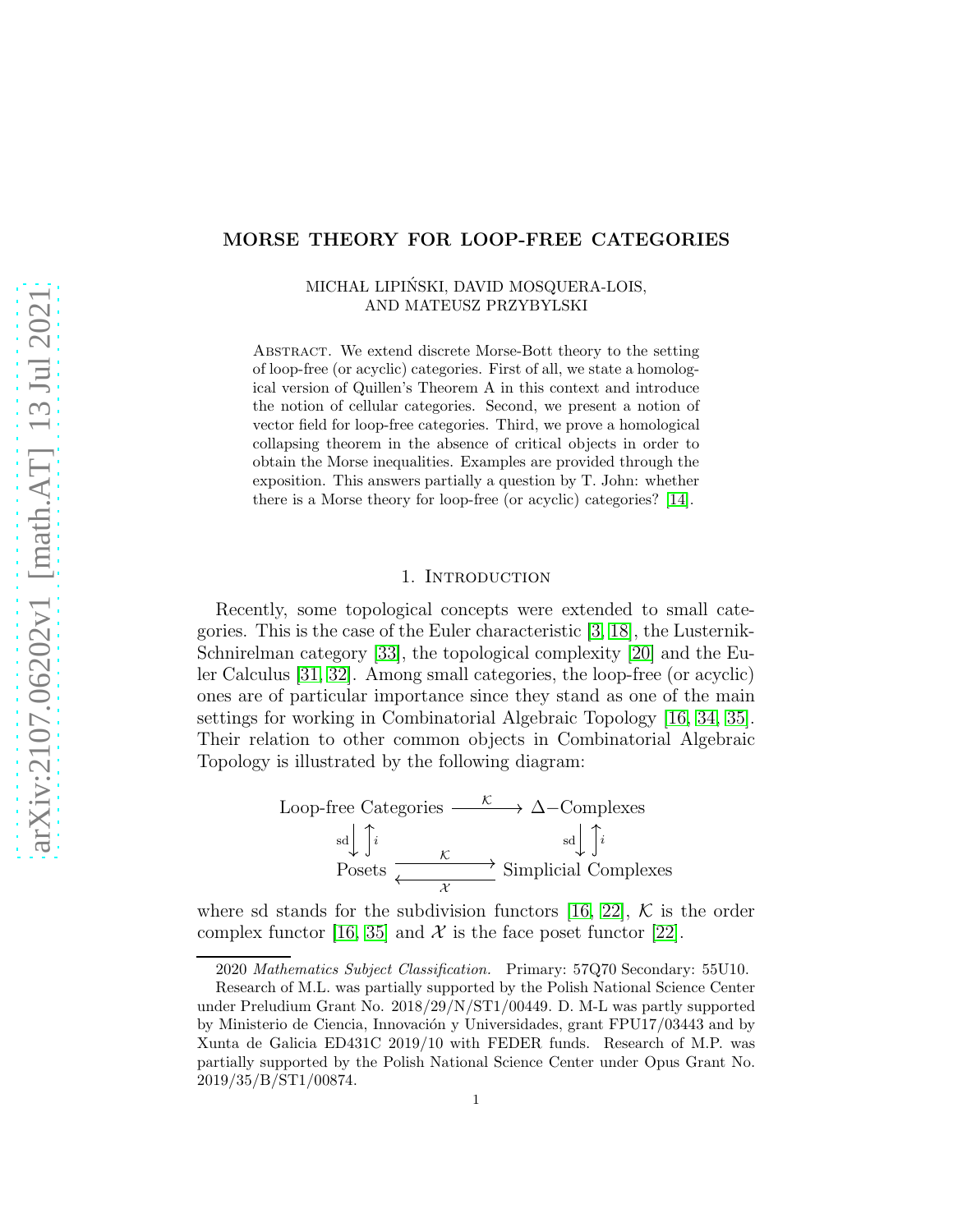Morse Theory is an active field of research with manifestations in diverse areas of Mathematics. Despite it began in the smooth setting [\[23,](#page-10-6) [25\]](#page-11-5), it rapidly extended to other contexts, leading to PL versions [\[1,](#page-9-0) [2,](#page-10-7) [4\]](#page-10-8), a purely combinatorial approach on simplicial and regular cell complexes [\[10,](#page-10-9) [11,](#page-10-10) [27\]](#page-11-6), an algebraic version [\[17,](#page-10-11) [30\]](#page-11-7) and a theory for posets [\[7,](#page-10-12) [8,](#page-10-13) [24\]](#page-10-14). The purpose of this work is to extend Morse theory for posets to Morse-Bott theory for loop-free categories.

The organization of the paper is as follows:

In Section [2](#page-1-0) we present some necessary preliminaries on small categories and a homological version of Quillen's Theorem A. Section [3](#page-2-0) is devoted to developing homology for loop-free categories and introducing the notion of cellular categories. In Section [4](#page-4-0) we present the notion of vector field for graded loop-free categories and its dynamical interpretation. In Section [5](#page-7-0) we prove a homological collapsing theorem and the Morse inequalities.

Acknowledgements. The second author thanks Marian Mrozek and Donald Woukeng Feudjio for enlightening discussions during the author's stay in Jagiellonian University, in which the ideas presented in this work were developed. The second author also thanks Enrique Macías-Virgós for revising a draft of this manuscript.

### 2. Homological Theorem A for categories

<span id="page-1-0"></span>In this section we state a homological version of Quillen Theorem A for small categories. For a detailed presentation the reader is referred to [\[16,](#page-10-4) [21,](#page-10-15) [28,](#page-11-8) [29,](#page-11-9) [35,](#page-11-4) [36\]](#page-11-10).

2.1. Preliminaries on small categories. Recall that a category is said to be small if its arrows form a set. Given a small category  $\mathcal{C}$ , we denote by  $Ob(\mathcal{C})$  its set of objects, by  $Arr(\mathcal{C})$  its set of arrows and by  $\mathcal{C}(c, c')$  the set of arrows between the objects c and c'. Moreover, we define two maps  $t, s: \text{Arr}(\mathcal{C}) \to \text{Ob}(\mathcal{C})$  which send an arrow to its target (codomain) and source (domain), respectively.

In order to define homology for small categories we briefly recall the definition of the nerve functor N from small categories to simplicial sets. Given the small category  $\mathcal{C}$ , its nerve N $\mathcal{C}$  is a simplicial set whose *m*-simplices are the composable *m*-tuples of arrows in  $\mathcal{C}$ :

$$
c_0 \xrightarrow{\alpha_1} \cdots \xrightarrow{\alpha_m} c_m.
$$

The face maps are obtained by composing or deleting arrows and the degeneracy maps are obtained by inserting identities. An m-simplex of NC is called non-degenerate if it includes no identity. Given a functor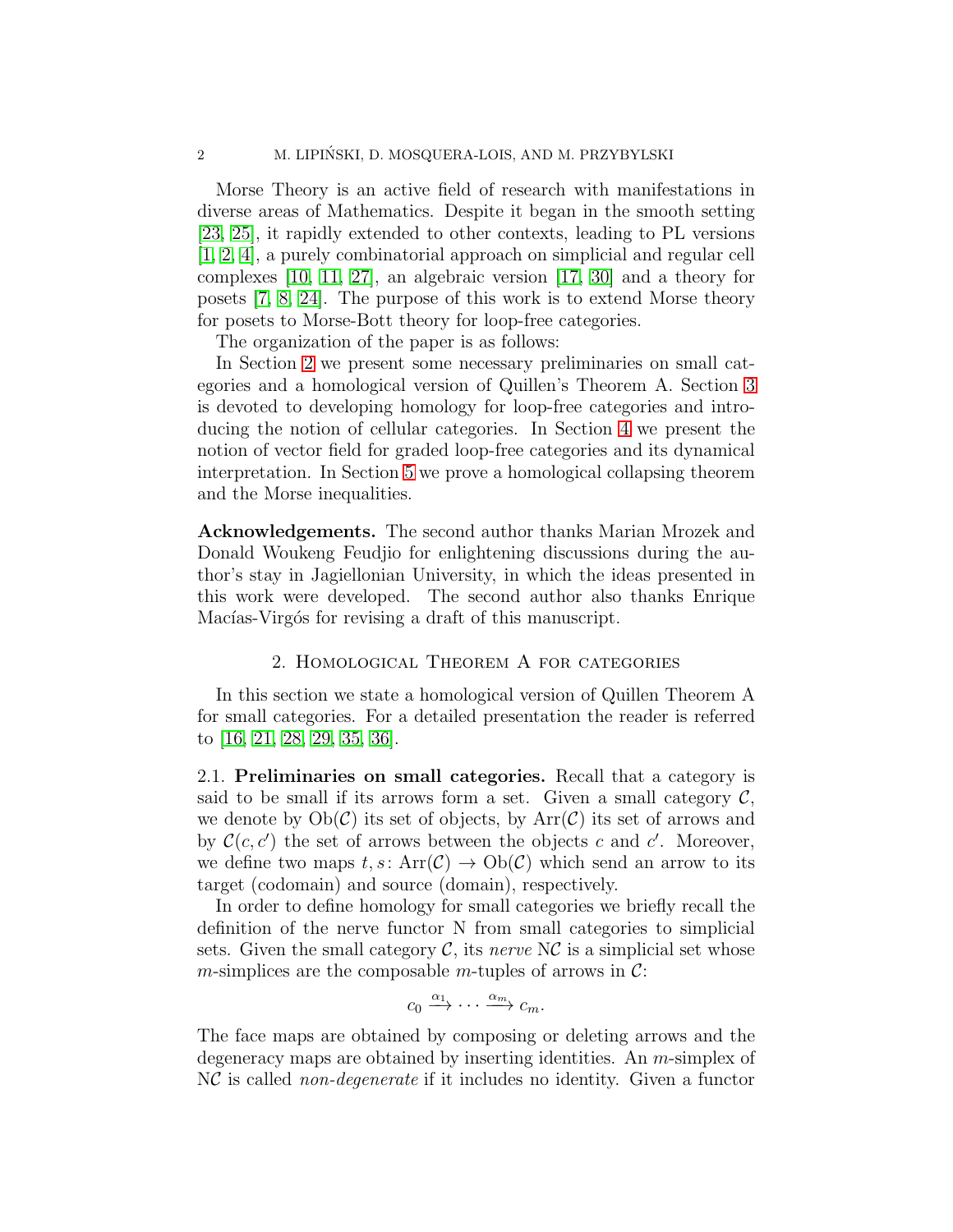$F: \mathcal{C} \to cD$  between small categories, we define  $NF: \mathcal{NC} \to \mathcal{NC}D$  as follows: if  $c_0 \xrightarrow{\alpha_1} \cdots \xrightarrow{\alpha_m} c_m$  is an *m*-simplex in NC, then

$$
\mathrm{N} F(c_0 \xrightarrow{\alpha_1} \cdots \xrightarrow{\alpha_m} c_m) = F(c_0) \xrightarrow{F(\alpha_1)} \cdots \xrightarrow{F(\alpha_m)} F(c_m).
$$

We define the homology (with coefficients in a principal ideal domain) of small categories as the homology of the associated objects by the nerve functor.

2.2. Homological Quillen's Theorem A. We recall the notions of left and right homotopy fibers due to Quillen.

**Definition 2.1.** Let C and D be small categories, let  $F: \mathcal{C} \to \mathcal{D}$  be a functor and let d be an object of  $\mathcal D$ . The *left homotopy fiber*  $F/d$  of  $F$ is the small category whose objects are:

$$
Ob(F/d) = \{(c, g) \in Ob(\mathcal{C}) \times \mathcal{D}(F(c), d)\}
$$

and whose arrows are:

$$
F/d((c,g),(c',g')) = \{ f \in \mathcal{C}(c,c') \colon g' \circ F(f) = g \}.
$$

Dually, the right homotopy fiber  $d/F$  of F is the small category whose objects are:

$$
Ob(d/F) = \{(c, g) \in Ob(\mathcal{C}) \times \mathcal{D}(d, F(c))\}
$$

and whose arrows are:

$$
d/F((c,g),(c',g')) = \{ f \in \mathcal{C}(c,c') \colon F(f) \circ g = g' \}.
$$

We now state a homological version of Quillen Theorem A. For the proof we refer the reader to [\[36\]](#page-11-10):

<span id="page-2-1"></span>**Theorem 2.2** (Homological Theorem A). Let  $C$  and  $D$  be small categories and let  $F: \mathcal{C} \to \mathcal{D}$  be a functor. If all the left homotopy fibers or all the right homotopy fibers are homologically trivial, then F induces an isomorphism  $H_*(F) : H_*(\mathcal{C}) \to H_*(\mathcal{D})$  in homology.

### 3. Homology of loop-free categories

<span id="page-2-0"></span>In this section we introduce the notion of cellular categories.

3.1. Homology of loop-free categories. We begin by recalling the concept of loop-free category.

**Definition 3.1.** A small category C is loop-free or acyclic if it satisfies the following two conditions:

(1) Only the identity arrows have inverses.

(2) Any arrow from an object to itself is an identity.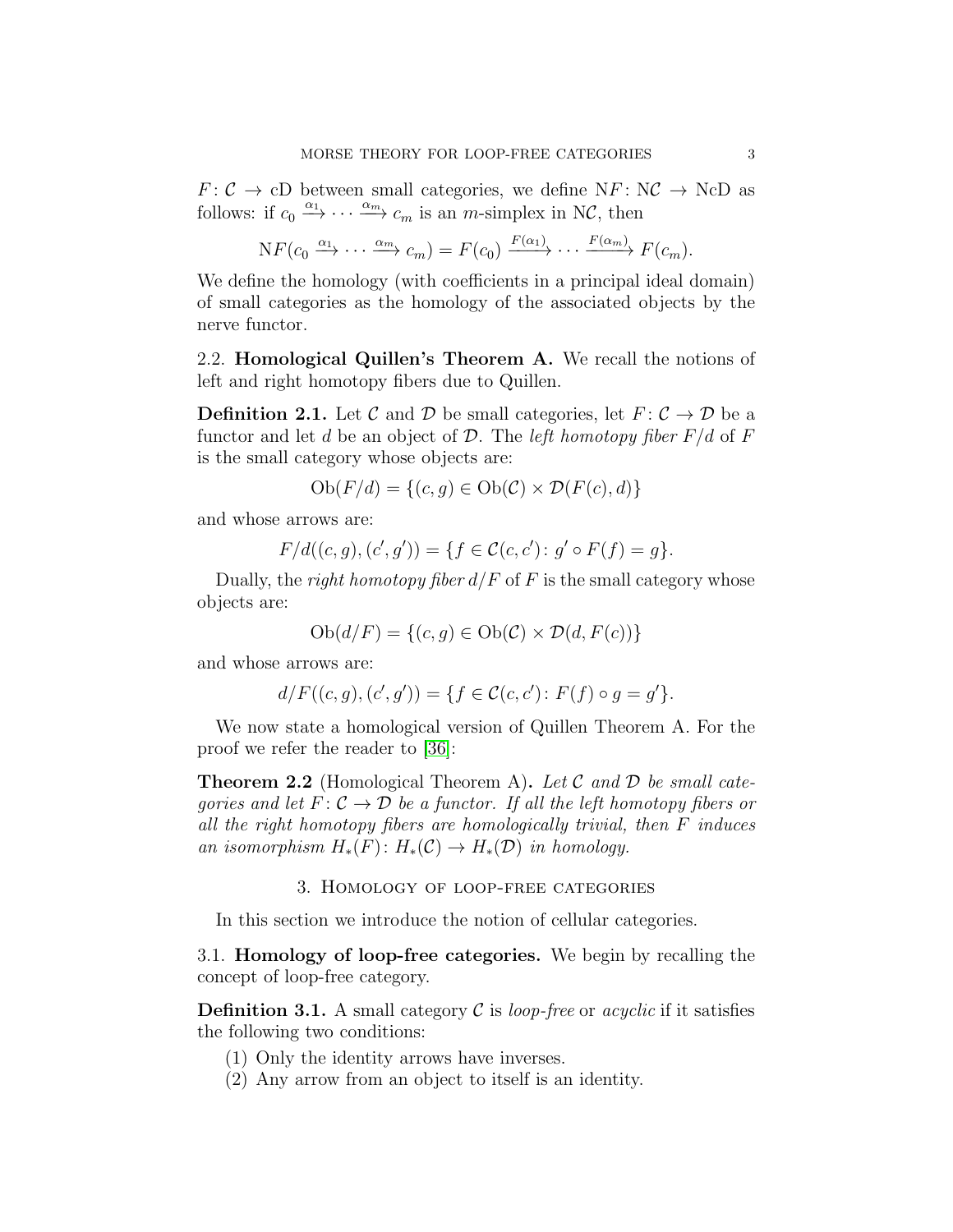From now on, we will assume that all loop-free categories are finite, that is, their set of arrows are finite.

We recall a construction for loop-free categories which simplifies the computation of homology. We refer the reader to [\[34\]](#page-11-3), [\[16\]](#page-10-4) and [\[13,](#page-10-16) Appendix] for the notion of (regular)  $\Delta$ -complexes or regular trisps.

**Definition 3.2** ([\[16,](#page-10-4) [35\]](#page-11-4)). Let C be an loop-free category. Its order complex  $\mathcal{K}(\mathcal{C})$  is a  $\Delta$ -complex (or regular trisp) whose m-simplices are the composable m-tuples of arrows in  $\mathcal C$  not including identities. For an object c, the face map  $d_c$  is given by composing arrows at c or by deleting the arrows starting or ending at c.

Observe that for an loop-free category  $\mathcal{C}$ , it is equivalent to compute the homology as  $H \circ \mathcal{K}(\mathcal{C})$  or as  $H \circ \mathcal{N}(\mathcal{C})$ .

3.2. Cellular categories. We begin by introducing a grading for our loop-free categories. In order to do so, we will add an extra assumption (to make our work easier) to the notion of graded loop-free category which appears in [\[16\]](#page-10-4). Then, we will introduce the notion of cellular categories. It can be seen as an extension of the concepts of cellular posets defined in [\[6\]](#page-10-17) and [\[24\]](#page-10-14).

**Definition 3.3.** Let C be a loop-free category and  $c \in Ob(\mathcal{C})$ . We say that c is a *minimal object* of C (or that c is minimal, for short) if c is not the target of any non identity arrow of C, that is,  $t^{-1}(c) = \{\mathrm{id}_c\}.$ Dually, we say that c is a *maximal object* of  $C$  (or that c is maximal, for short) if c is not the source of any non identity arrow of  $\mathcal{C}$ , that is,  $s^{-1}(c) = \{\mathrm{id}_c\}.$ 

**Definition 3.4.** We call an arrow *indecomposable* if it can not be represented as a composition of two non identity arrows. A loop-free category C is called *graded* if there is a map  $r: Ob(\mathcal{C}) \to \mathbb{Z}$  such that:

- (1) whenever  $m: c \to c'$  is a non identity indecomposable arrow, we have  $r(c') = r(c) + 1$ .
- (2) Moreover, if c is a minimal object of C, then  $r(c) = 0$ .

For an object c, the integer  $r(c)$  will be referred as its degree. Then we will write  $c^{(r(c))}$ .

We introduce some definitions that will be necessary later.

**Definition 3.5.** Let  $\mathcal{C}$  be a loop-free category and let c be an object of C. Let  $C - \{c\}$  denote the full subcategory of C with  $Ob(C - \{c\}) =$  $Ob(\mathcal{C}) - \{c\}.$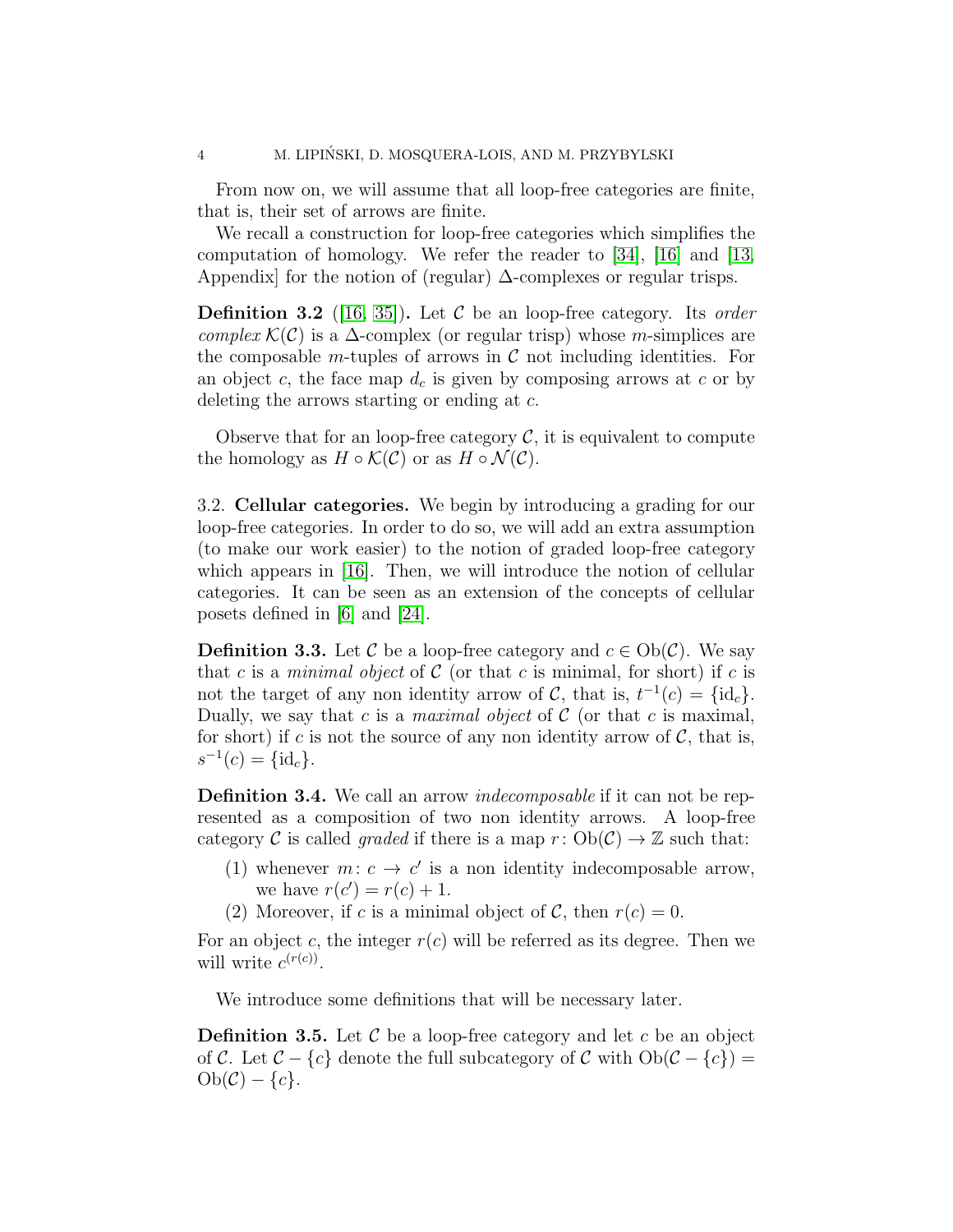**Definition 3.6.** Let  $\mathcal{C}$  be a loop-free category and let  $c$  be an object of C. Then  $U_c$  is the full subcategory of C whose objects are  $s(t^{-1}(c))$ . Moreover, we define  $\hat{U}_c = U_c - \{c\}.$ 

**Definition 3.7.** Let  $\mathcal C$  be a graded loop-free category. It is said to be cellular if for each  $c \in Ob(\mathcal{C}), \hat{U}_c$  has the homology of a wedge of  $n_c$  $(r(c) - 1)$ -spheres for some  $n_c \geq 1$ .

<span id="page-4-6"></span><span id="page-4-1"></span>Example 3.8. We provide an example of a cellular category in Figure [3.1.](#page-4-1) We show only indecomposable arrows and we do not include the identities in the picture.



FIGURE 3.1. Example of a cellular category.

## 4. Vector fields and Morse theory

<span id="page-4-0"></span>4.1. Vector fields. We begin with the definition of vector field for loop-free categories. Given an arrow  $f \in \text{Arr}(\mathcal{C})$ , we denote  $\text{Arr}(f) :=$  $\mathcal{C}(s(f), t(f))$ . If two arrows f, g have the same source and target, or  $Arr(f) = Arr(g)$ , we say that they have the same type.

<span id="page-4-2"></span>**Definition 4.1.** Let  $\mathcal C$  be a graded loop-free category. A vector field  $\mathcal V$  on  $\mathcal C$  is a subset of the non identity indecomposable arrows of  $\mathcal C$ satisfying the following conditions:

- <span id="page-4-4"></span><span id="page-4-3"></span>(1) If  $f, g \in V$ , then  $s(f) \neq t(g)$ .
- (2) If  $f \in V$  and  $\#\text{Arr}(f) = 1$ , then  $s^{-1}(s(f)) \cap V = \{f\}$  and  $t^{-1}(t(f)) \cap \mathcal{V} = \{f\}.$
- <span id="page-4-5"></span>(3) If  $f \in V$  and  $\#\text{Arr}(f) > 1$ , then  $\#(\mathcal{V} \cap \text{Arr}(f)) \leq \#\text{Arr}(f) - 1$ .

Elements of V are called *vectors* and elements of the set  $Ob(\mathcal{C})$  $(s(\mathcal{V}) \cup t(\mathcal{V}))$  are called *critical*.

Remark 1. Intuitively, the conditions of Definition [4.1](#page-4-2) say that every object can be a source or a target of at most a single vector unless these vectors of the same type. Note that conditions [\(1\)](#page-4-3) and [\(2\)](#page-4-4) rephrase the conditions that Forman [\[9\]](#page-10-18) use to define his combinatorial vector;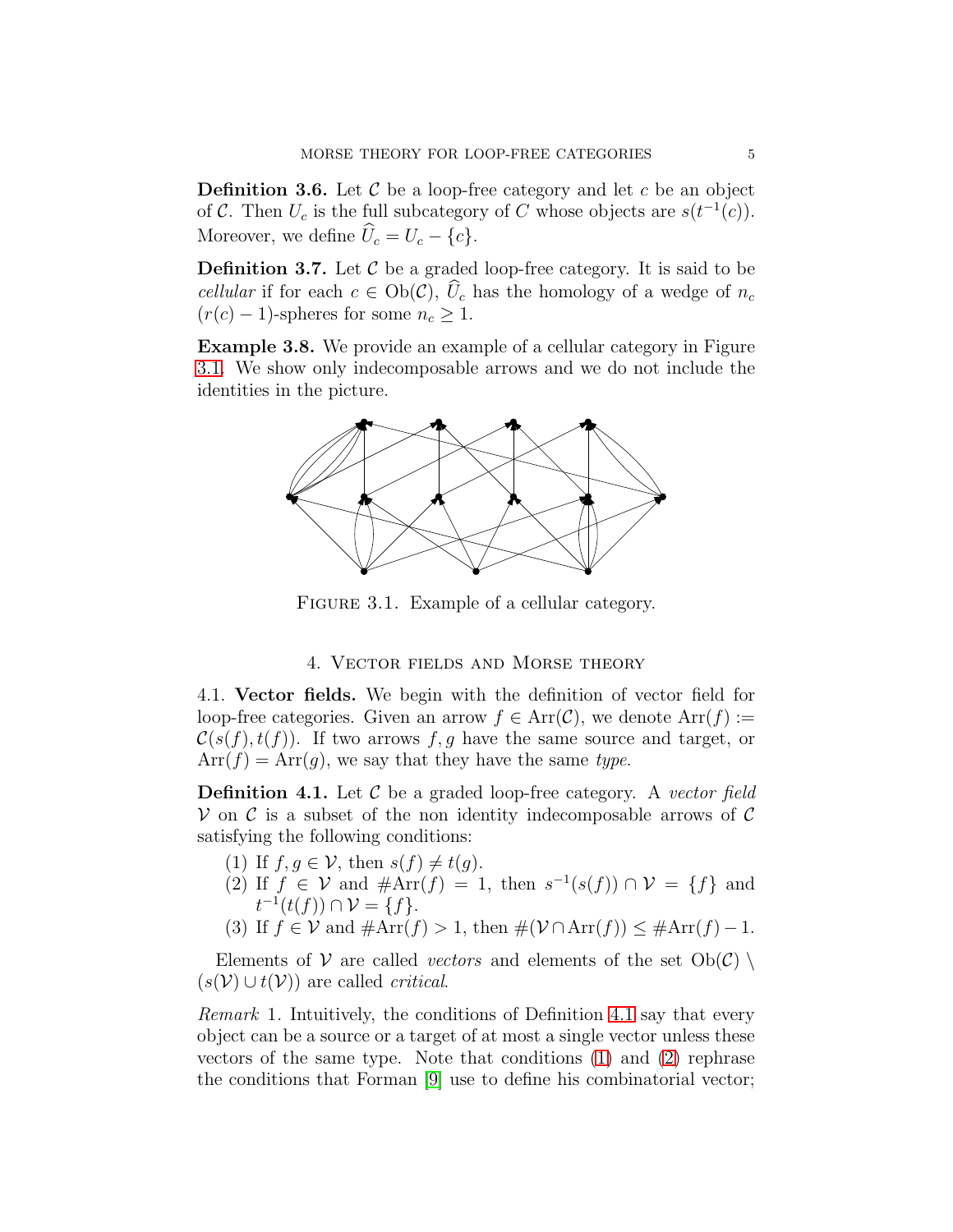while new condition [\(3\)](#page-4-5) lets us to deal with multiple arrows of the same type.

We need to recall some notions from graph theory.

**Definition 4.2.** Let  $v$  and  $v'$  be nodes in a directed multigraph (multiple arrows with same source and target are allowed)  $\mathcal{G}$ . A sequence  $v = v_0, v_1, \ldots, v_j = v'$  is a path (of length j) from v to v' if  $v_{i-1}v_i$  is an edge in  $\mathcal G$  for every *i*. A path is *non-trivial* if it has length greater than zero.

Given a loop-free category  $\mathcal{C}$ , let us denote by  $\mathcal{H}(\mathcal{C})$  the directed multigraph defined as follows. The elements of  $\mathcal{H}(\mathcal{C})$  are the objects of C while the set of edges of  $\mathcal{H}(\mathcal{C})$  consists of the indecomposable non identity arrows of C. If V is a vector field on C, we write  $\mathcal{H}_{\mathcal{V}}(\mathcal{C})$  for the directed multigraph obtained from  $\mathcal{H}(\mathcal{C})$  by reversing the orientations of the edges which are not in  $\mathcal V$  and adding the identity arrows of critical elements.

**Definition 4.3.** Let  $V$  be a vector field on a loop-free graded category C and let  $c^{(k)}$ ,  $\tilde{c}^{(k)} \in Ob(\mathcal{C})$  be two objects of C. A V-path,  $\gamma$ , of index k from  $c^{(k)}$  to  $\tilde{c}^{(k)}$  is a sequence:

$$
(c^{(k)} = x_0^{(k)}, y_0^{(k+1)}, x_1^{(k)}, y_1^{(k+1)}, \dots, y_{r-1}^{(k+1)}, x_r^{(k)} = \tilde{c}^{(k)})
$$

with  $r \geq 1$  such that for each  $i = 0, 1, \ldots, r - 1$ :

(1) There is a  $f_i \in \mathcal{V}$  such that  $f_i \colon x_i \to y_i$ ,

(2) There is a  $g_i \in \text{Arr}(\mathcal{C}) - \mathcal{V}$  such that  $g_i \colon x_{i+1} \to y_i$ .

A V-cycle  $\gamma$  is a V-path such that  $\tilde{c}^{(k)} = c^{(k)}$ . A V-cycle also can be interpreted as a non-trivial closed path in the directed multigraph  $\mathcal{H}_{\mathcal{V}}(\mathcal{C}).$ 

4.2. Critical subcategories. We now present the notion of chain recurrent set, which generalizes its homonymous concept appearing in [\[8,](#page-10-13) [9\]](#page-10-18).

**Definition 4.4.** Let  $V$  be a vector field on a graded loop-free category C. We say that  $c^{(k)} \in \mathcal{C}$  is an object of the *chain recurrent set* R if one of the following conditions holds:

- c is a critical element of  $\mathcal V$ .
- There is a V-cycle  $\gamma$  such that  $c \in \gamma$ .

The chain recurrent set decomposes into disjoint subsets  $\Lambda_i$  by means of the equivalence relation defined as follows:

(1) If c is a critical element, then it is only related to itself.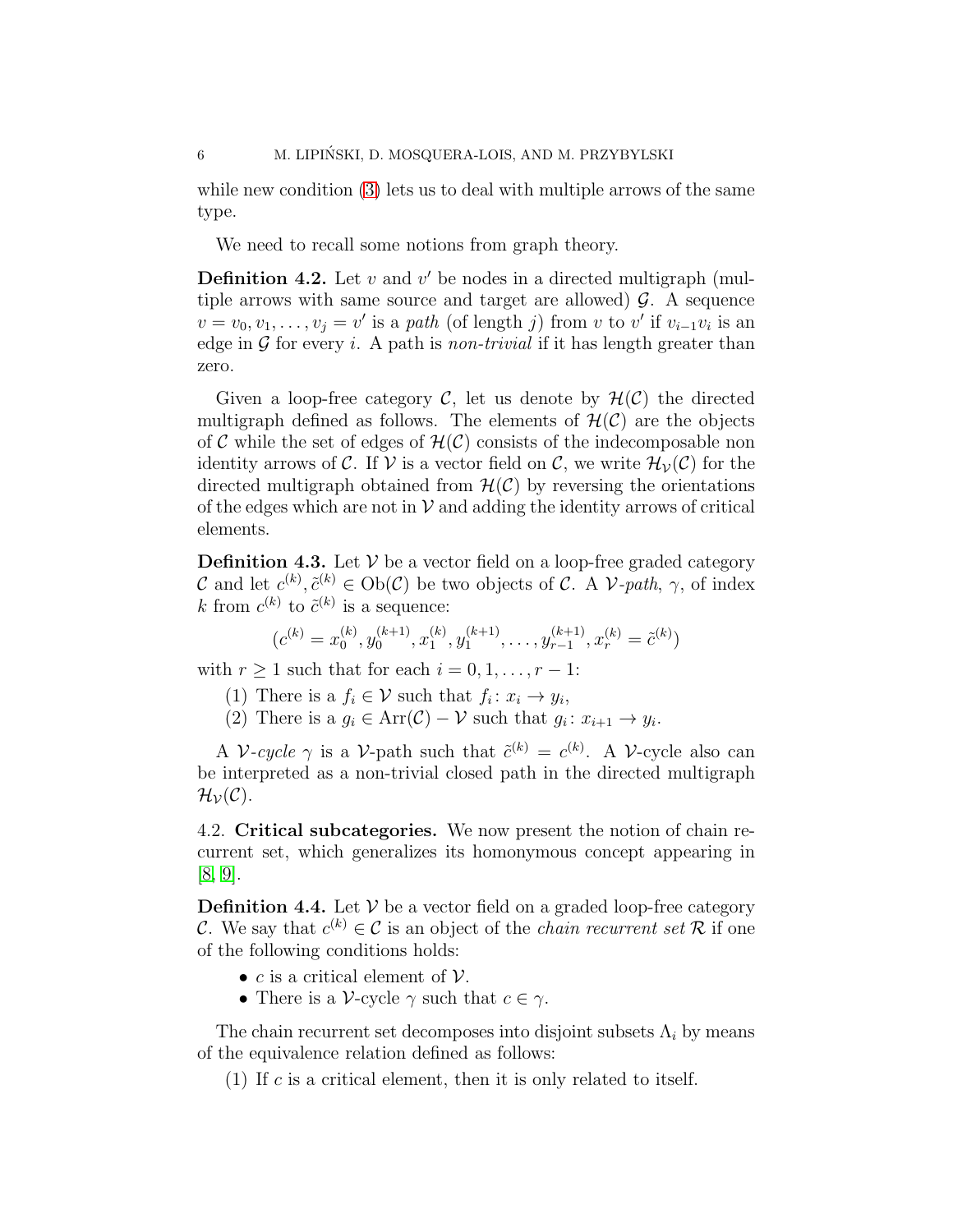(2) Given  $c, c' \in \mathcal{R}$  not critical,  $c \neq c'$ ,  $c \sim c'$  if there is a V-cycle  $\gamma$ such that  $c, c' \in \gamma$ .

Let  $\Lambda_1, \ldots, \Lambda_k$  be the equivalence classes of  $\mathcal{R}$ . The  $\Lambda'_i s$  are called basic sets. Each  $\Lambda_i$  consists either of a single critical element of  $\mathcal V$  or a union of cycles, each of which has the same index. We write  $\Lambda_i^{(k)}$  and say that  $\Lambda_i$  has index k if  $\Lambda_i$  consists of a critical point of index k or a union of closed paths of index k.

**Definition 4.5.** Let  $\mathcal{G}$  be a multigraph. A strongly path-connected component  $\mathcal{G}'$  of  $\mathcal{G}$  is a maximal subgraph such that for  $v, v' \in \mathcal{G}'$  there exist non-trivial paths from  $v$  to  $v'$  and vice versa. In particular, a singleton  $\{v\}$  is a strongly path-connected component if and only if there is a self-loop attached to  $v$ .

*Remark* 2. Note that with the multigraph interpretation of  $V$ , we can retrieve basic sets by computing the family of all strongly pathconnected components of  $\mathcal{H}_{\mathcal{V}}(\mathcal{C})$  following the ideas of [\[15,](#page-10-19) [19,](#page-10-20) [26\]](#page-11-11).

The set

$$
\{f \in \mathcal{V} : \#\text{Arr}(f) = 1 \text{ and } s(f), t(f) \notin \mathcal{R}\}
$$

will be referred as the *gradient like part* of the vector field.

**Definition 4.6.** Let C be a graded loop-free category and V a vector field on  $\mathcal{C}$ . The vector field  $\mathcal{V}$  is homologically admissible if for every arrow f in the gradient like part of V, the subcategory  $\widehat{U}_{t(f)} - \{s(f)\}\$ is homologically trivial.

<span id="page-6-1"></span><span id="page-6-0"></span>**Example 4.7.** In Figure [4.1](#page-6-0) we provide a representation of  $\mathcal{H}_{\mathcal{V}}(\mathcal{C})$  for a vector field  $V$  on the cellular category of Example [3.8.](#page-4-6) The orange arrow is the gradient like part. The other colors represent different basic sets.



FIGURE 4.1. Example of a vector field.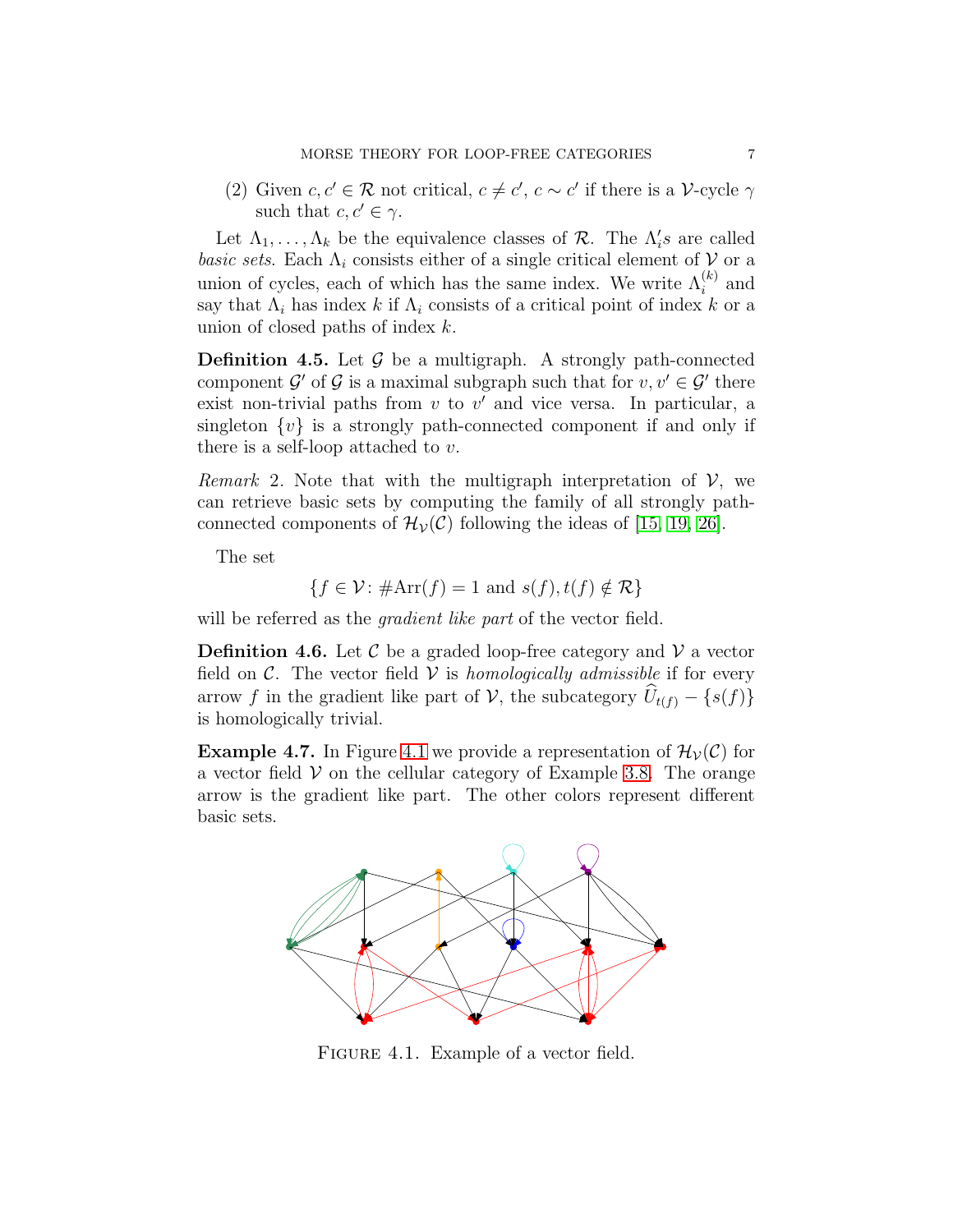<span id="page-7-2"></span>4.3. Filtration induced by a vector field. Let  $\mathcal C$  be a finite graded loop-free category and  $V$  a vector field on  $C$ . We show how this vector field induces a filtration on  $\mathcal{C}$ :

$$
\mathcal{C}_0 \hookrightarrow \mathcal{C}_1 \hookrightarrow \cdots \hookrightarrow \mathcal{C}_i \hookrightarrow \mathcal{C}_{i+1} \hookrightarrow \cdots \hookrightarrow \mathcal{C}_n = \mathcal{C}
$$

where each  $\mathcal{C}_i$  is a full subcategory of  $\mathcal{C}$ . We define  $\mathcal{C}_0$  as the empty category. Now we apply the following iterative process. For  $\mathcal{C}_i$ , a full subcategory of C, we denote by  $M_i$  the set of minimal elements of C in  $C - C_i$ . If there is a critical element  $c \in M_i$ , then we define  $C_i$  as the full subcategory with the object c. If there are no critical elements in  $M_i$ and there is a V-cycle  $\gamma$  such that  $(Ob(\bigcup_{c\in\gamma}\widehat{U}_c) - \gamma) \subset Ob(\mathcal{C}_i)$ , then we define  $C_{i+1}$  as the full subcategory adding the objects in  $\gamma$ . If there are no critical elements nor  $\mathcal V$ -cycles satisfying the stated conditions in  $M_i$ , then we proceed as follows. Among all the arrows f in the gradient part of V such that  $s(f) \in M_i$ , we pick one satisfying that  $Ob(U_{t(f)} - s(f)) \subset Ob(C_i)$ . Then we define  $C_{i+1}$  as the full subcategory with the objects  $Ob(C_i) \cup \{s(f),t(f)\}.$ 

<span id="page-7-1"></span>Example 4.8. We illustrate in Figure [4.2](#page-7-1) the procedure presented above for the vector field and category of Example [4.7.](#page-6-1)



FIGURE 4.2. Filtration induced by a vector field.

## 5. The Morse inequalities

<span id="page-7-0"></span>In this section we will assume that loop-free small category  $\mathcal C$  is cellular and vector field  $V$  is homologically admissible.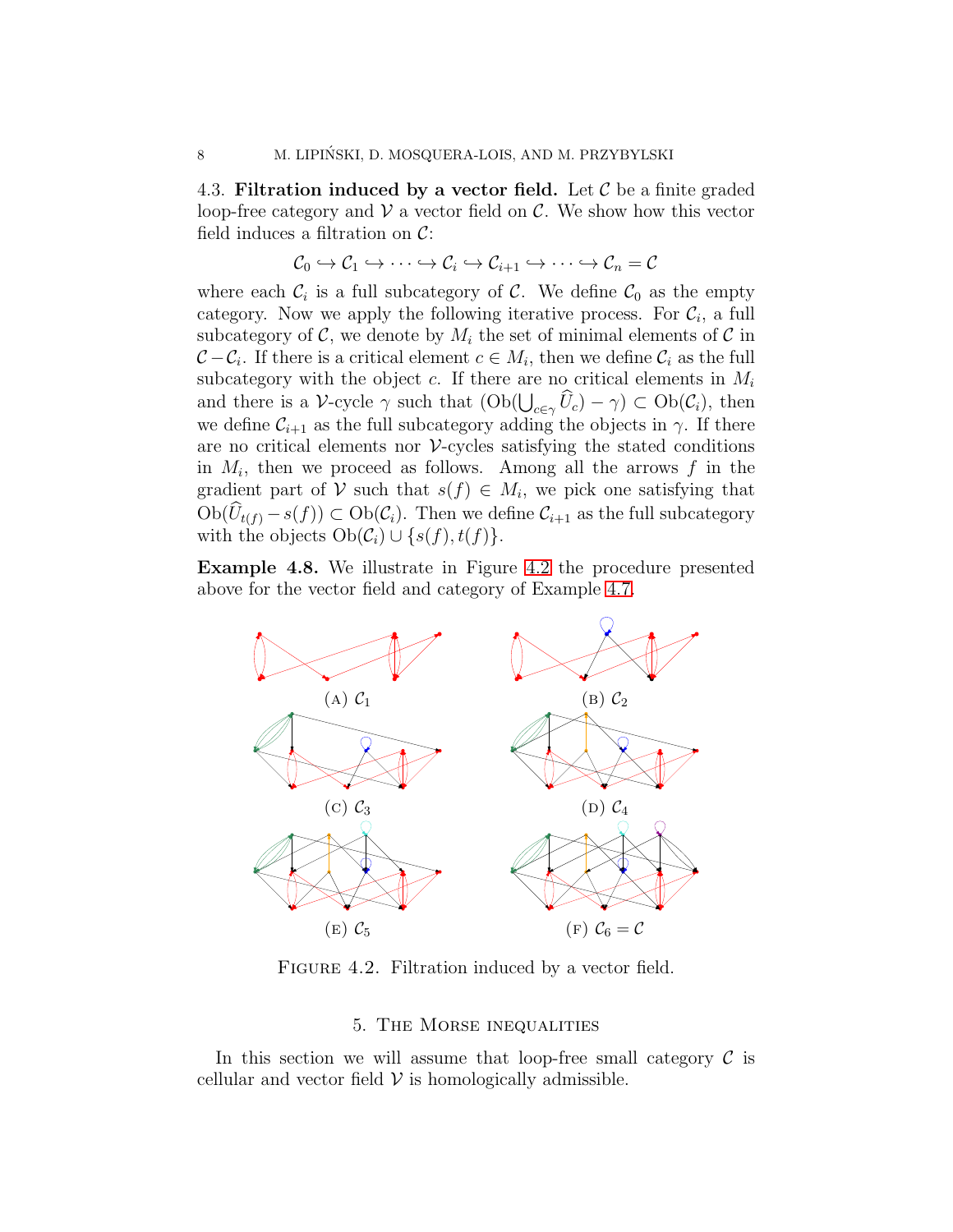5.1. A homological collapsing theorem. In order to prove the Morse inequalities, we need the following homological collapsing theorem:

<span id="page-8-0"></span>**Theorem 5.1** (Homological collapsing theorem). Let C be a finite cellular category and  $\mathcal V$  a homologically admissible vector field on  $\mathcal C$ . Consider a filtration

$$
\mathcal{C}_0 \hookrightarrow \mathcal{C}_1 \hookrightarrow \cdots \hookrightarrow \mathcal{C}_i \hookrightarrow \mathcal{C}_{i+1} \hookrightarrow \cdots \hookrightarrow \mathcal{C}_n = \mathcal{C}
$$

as constructed in Subsection [4.3.](#page-7-2) If there is an f in the gradient part of V such that  $Ob(C_{i+1}) - Ob(C_i) = \{s(f), t(f)\}\$ , then  $C_i \hookrightarrow C_{i+1}$  induces an isomorphism in homology.

Proof. First of all, each right homotopy fiber of the inclusion functor  $i: \mathcal{C}_{i+1} - \{s(f)\} \hookrightarrow \mathcal{C}_{i+1}$  has an initial object, so it is homologically trivial (it is, in fact, contractible [\[20\]](#page-10-3)). Therefore, by the Ho-mological Theorem A (Theorem [2.2\)](#page-2-1),  $i: \mathcal{C}_{i+1} - \{s(f)\} \hookrightarrow \mathcal{C}_{i+1}$  induces an isomorphism in homology. Now, consider the inclusion:  $i: \mathcal{C}_{i+1}$  –  $\{s(f), t(f)\}\hookrightarrow \mathcal{C}_{i+1} - \{s(f)\}\.$  The result would follow if we proved that  $H_*(\mathcal{C}_{i+1} - \{s(f)\}, \mathcal{C}_{i+1} - \{s(f), t(f)\}) \cong 0$ . Apply the Excision theorem to the subcomplexes  $\mathcal{K}(U_{t(f)})$  and  $\mathcal{K}(\mathcal{C}_{i+1} - \{s(f), t(f)\})$  to obtain the isomorphism:

$$
H_*(U_{t(f)}, \widehat{U}_{t(f)} - \{s(f)\}) \cong H_*(\mathcal{C}_{i+1} - \{s(f)\}, \mathcal{C}_{i+1} - \{s(f), t(f)\}).
$$

Observe that  $U_{t(f)}$  has a terminal object  $t(f)$ , so  $\mathcal{K}(U_{t(f)})$  is homologically trivial. Since the vector field  $V$  is homologically admissible, then  $U_{t(f)} - \{s(f)\}\$ is homologically trivial. By the homology long exact sequence of the pair  $(\mathcal{K}(U_{t(f)}), \mathcal{K}(\widehat{U}_{t(f)} - \{s(f)\}))$ , it follows that  $H_*(\mathcal{K}(U_{t(f)}), \mathcal{K}(\hat{U}_{t(f)} - \{s(f)\})) \cong 0$  and we obtain the desired  $result.$ 

5.2. The Morse inequalities. We generalize Morse inequalities from the context of regular CW-complexes [\[9,](#page-10-18) Theorem 3.1] and posets [\[7,](#page-10-12) [8,](#page-10-13) [24\]](#page-10-14) to loop-free categories. This result can be seen a combinatorial analogue of a theorem due to Conley [\[12,](#page-10-21) Theorem 1.2],[\[5\]](#page-10-22).

Given a subcategory  $\mathcal{D} \hookrightarrow \mathcal{C}$  we denote by  $\mathcal{D}$  the full subcategory with objects  $Ob(\overline{\mathcal{D}}) = \bigcup_{d \in \mathcal{D}} U_d$  and by  $\mathcal D$  the full subcategory with objects  $Ob(\mathcal{D}) = Ob(\overline{\mathcal{D}}) - Ob(\mathcal{D}).$ 

<span id="page-8-1"></span>**Definition 5.2.** For each  $k \geq 0$ , we define

$$
m_k = \sum_{\text{basic sets }\Lambda_i} \text{rank } H_k(\bar{\Lambda}_i, \dot{\Lambda}_i).
$$

The following result is proved by means of analogous techniques as [\[8,](#page-10-13) Lemma 4.2.2].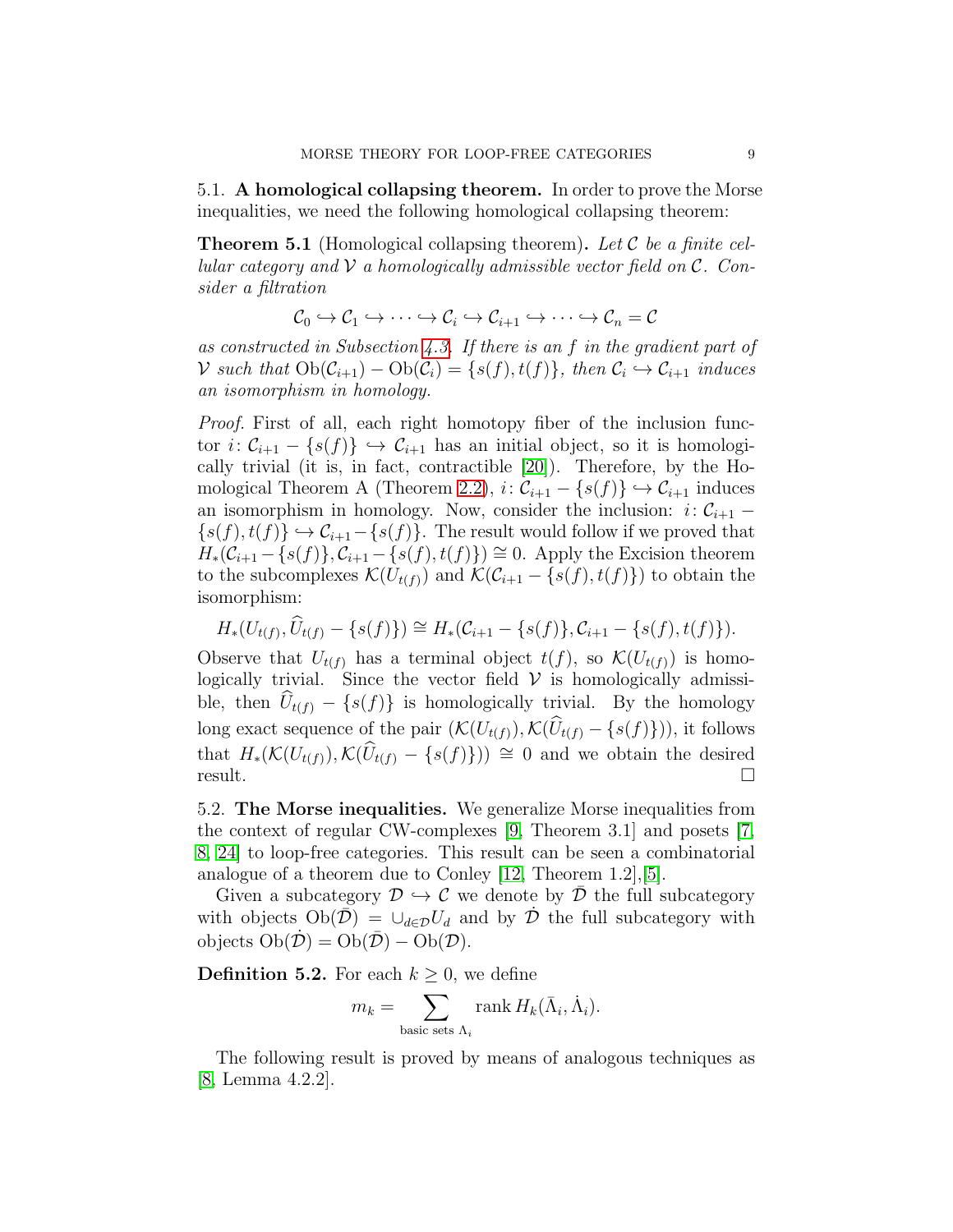**Lemma 5.3.** If the index of a basic set  $\Lambda$  is k, then  $H_i(\bar{\Lambda}, \bar{\Lambda}) = 0$ unless  $i = k, k + 1$ . Moreover, if  $\Lambda$  is just a critical point  $x^{(k)}$ , then  $H_i(\bar{\Lambda}, \dot{\Lambda}) = 0$  for  $i \neq k$ .

**Theorem 5.4** (Strong Morse-Bott inequalities). Let  $\mathcal C$  be a finite cellular category and let  $\mathcal V$  be a homologically admissible vector field on  $\mathcal C$ . Then, for every  $k \geq 0$ :

$$
m_k - m_{k-1} + \dots + (-1)^k m_0 \ge b_k - b_{k-1} + \dots + (-1)^k b_0
$$

where  $b_k$  stands for the Betti number of C of dimension k with coefficients in a principal ideal domain.

*Proof.* Consider a filtration of  $\mathcal C$  as described in Subsection [4.3:](#page-7-2)

$$
\mathcal{C}_0 \hookrightarrow \mathcal{C}_1 \hookrightarrow \cdots \hookrightarrow \mathcal{C}_i \hookrightarrow \mathcal{C}_{i+1} \hookrightarrow \cdots \hookrightarrow \mathcal{C}_n = \mathcal{C}.
$$

We will check that the inequalities hold for every  $i$ , that is:

$$
m_k - m_{k-1} + \dots + (-1)^k m_0 \ge b_k - b_{k-1} + \dots + (-1)^k b_0
$$

for every  $C_i$ . We argue by induction on i. For  $C_0$  it holds trivially. Assume it holds for  $\mathcal{C}_i$  and let us show that then it also holds for  $\mathcal{C}_{i+1}$ . There are two cases to consider:

- (1) There is an arrow f in the gradient part of V such that  $\mathcal{C}_{i+1}$ is the full subcategory with the objects  $Ob(\mathcal{C}_i) \cup \{s(f),t(f)\}.$ Then, by the Homological Collapsing Theorem (Theorem [5.1\)](#page-8-0),  $\mathcal{C}_i \hookrightarrow \mathcal{C}_{i+1}$  induces an isomorphism in homology. Therefore  $b_k(\mathcal{C}_i) = b_k(\mathcal{C}_{i+1})$  for all k. Moreover,  $m_k(\mathcal{C}_i) = m_k(\mathcal{C}_{i+1})$  by Definition [5.2.](#page-8-1)
- (2) The subcategory  $\mathcal{C}_{i+1}$  is the full subcategory whose objects are the union of the objects of  $\mathcal{C}_i$  and the elements of a basic set  $\Lambda$ . Then  $m_k(\mathcal{C}_{i+1})-m_k(\mathcal{C}_i) = \text{rank } H_k(\Lambda, \Lambda)$ . By excision, it follows that:  $H_k(\mathcal{C}_{i+1}, \mathcal{C}_i) \cong H_k(\Lambda, \Lambda)$ . Now the result is obtained by standard arguments (see [\[23,](#page-10-6) p. 28-31]).

 $\Box$ 

**Corollary 5.5** (Weak Morse-Bott inequalities). Let  $\mathcal C$  be a finite cellular category and let  $V$  be a homologically admissible vector field on  $\mathcal{C}$ . Then:

(1) For every 
$$
k \ge 0
$$
,  $m_k \ge b_k$ ;  
(2)  $\chi(\mathcal{C}) = \sum_{i=0}^{k-1} (-1)^k b_k = \sum_{i=0}^{k-1} (-1)^k m_k$ .

#### **REFERENCES**

<span id="page-9-0"></span>[1] T. F. Banchoff. Critical points and curvature for embedded polyhedra. J. Differ. Geom., 1:245–256, 1967.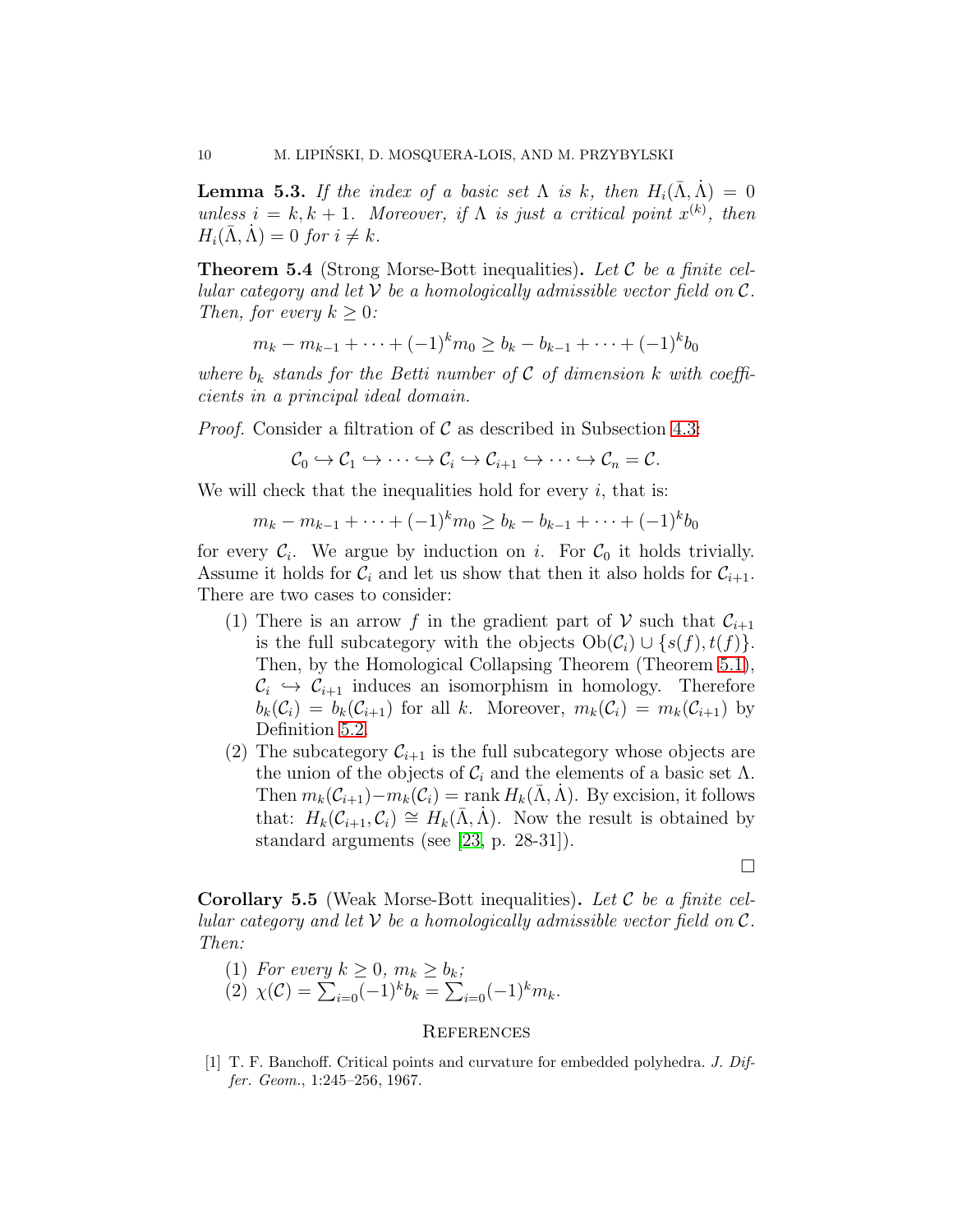- <span id="page-10-7"></span>[2] T. F. Banchoff. Critical points and curvature for embedded polyhedra II. Differential geometry, Proc. Spec. Year, Maryland 1981-82, Prog. Math. 32, 32-55, 1983.
- <span id="page-10-1"></span>[3] C. Berger and T. Leinster. The Euler characteristic of a category as the sum of a divergent series. Homology Homotopy Appl.,  $10(1):41-51$ , 2008.
- <span id="page-10-8"></span>[4] M. Bestvina and N. Brady. Morse theory and finiteness properties of groups. Invent. Math., 129(3):445–470, 1997.
- <span id="page-10-22"></span>[5] Ch. Conley. Isolated invariant sets and the Morse index, volume 38. American Mathematical Society (AMS), Providence, RI, 1978.
- <span id="page-10-17"></span><span id="page-10-12"></span>[6] F. D. Farmer. Cellular homology for posets. Math. Japon., 23:607–613, 1979.
- [7] D. Fernández-Ternero, E. Macías-Virgós, D. Mosquera Lois, N. A. Scoville, and J. A. Vilches. Fundamental theorems of morse theory on posets. arxiv 2002.06933, 2020.
- <span id="page-10-13"></span>[8] D. Fernández-Ternero, E. Macías-Virgós, D. Mosquera-Lois, and J. A. Vilches. Morse-bott theory on posets and an homological lusternik-schnirelmann theorem. arxiv 2007.13565, 2020.
- <span id="page-10-18"></span>[9] R. Forman. Combinatorial vector fields and dynamical systems. Math. Z., 228(4):629–681, 1998.
- <span id="page-10-10"></span><span id="page-10-9"></span>[10] R. Forman. Morse theory for cell complexes. Adv. Math., 134(1):90–145, 1998.
- <span id="page-10-21"></span>[11] R. Forman. A user's guide to discrete Morse theory.  $Sémin$ . Lothar. Comb., 48:b48c, 35, 2002.
- [12] J. M. Franks. Homology and dynamical systems, volume 49. Providence, RI: American Mathematical Society (AMS), 1982.
- <span id="page-10-16"></span><span id="page-10-0"></span>[13] A. Hatcher. Algebraic Topology. Cambridge University Press, 2002.
- [14] T. John. Is there discrete morse theory on acyclic categories? MathOverflow. URL:<https://mathoverflow.net/questions/364322> (visited on 2021- 07-06).
- <span id="page-10-19"></span>[15] Tomasz Kaczynski, Marian Mrozek, and Thomas Wanner. Towards a formal tie between combinatorial and classical vector field dynamics. J. Comput. Dyn., 3(1):17–50, 2016.
- <span id="page-10-4"></span>[16] D. Kozlov. Combinatorial Algebraic Topology, volume 21. Springer Science & Business Media, 2007.
- <span id="page-10-11"></span>[17] D. N. Kozlov. Discrete Morse theory for free chain complexes. C. R., Math., Acad. Sci. Paris, 340(12):867–872, 2005.
- <span id="page-10-20"></span><span id="page-10-2"></span>[18] T. Leinster. The Euler characteristic of a category. Doc. Math., 13:21–49, 2008.
- [19] Michał Lipiński, Jacek Kubica, Marian Mrozek, and Thomas Wanner. Conley-Morse-Forman theory for generalized combinatorial multivector fields on finite topological spaces. arXiv:1911.12698, 2019.
- <span id="page-10-3"></span>[20] E. Macías-Virgós and D. Mosquera-Lois. Homotopic distance between functors. Journal of Homotopy and Related Structures, 15(3-4):537–555, October 2020.
- <span id="page-10-15"></span>[21] J. P. May. Simplicial objects in algebraic topology. Chicago: The University of Chicago Press, 1992.
- <span id="page-10-6"></span><span id="page-10-5"></span>[22] J.P. May. Finite spaces and larger contexts.
- [23] J. W. Milnor. Morse theory. Based on lecture notes by M. Spivak and R. Wells, volume 51. Princeton University Press, Princeton, NJ, 1963.
- <span id="page-10-14"></span>[24] E. G. Minian. Some remarks on morse theory for posets, homological morse theory and finite manifolds. Topology and its Applications, 159(12):2860–2869, 2012.